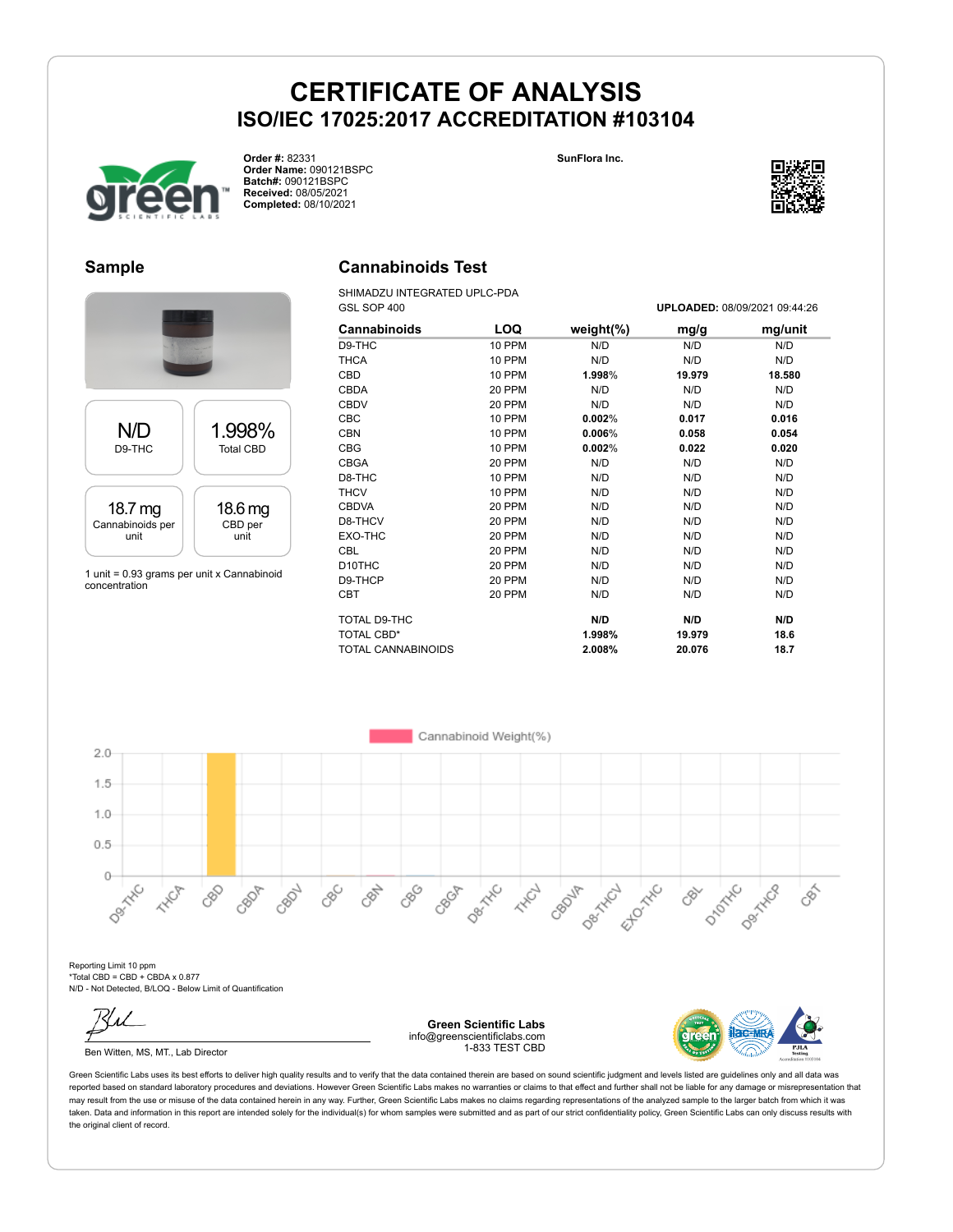

**Order #:** 82331 **Order Name:** 090121BSPC **Batch#:** 090121BSPC **Received:** 08/05/2021 **Completed:** 08/10/2021

#### **SunFlora Inc.**



### **TERPENES: TOTAL (1.680%)**

Headspace GCMS - Shimadzu GCMS QP2020 with HS20

GSL SOP 404 **Uploaded:** 08/08/2021 15:00:45

| Terpene                   | Results (%)  | LOQ (%)   | $LOD$ $(\%)$ |
|---------------------------|--------------|-----------|--------------|
| 3-CARENE                  | <b>B/LOQ</b> | 0.003%    | 0.001%       |
| A-BISABOLOL               | B/LOQ        | 0.003%    | 0.001%       |
| A-CEDRENE                 | B/LOQ        | 0.003%    | 0.001%       |
| A-HUMULENE                | B/LOQ        | 0.003%    | 0.001%       |
| <b>A-PINENE</b>           | 0.004%       | 0.003%    | 0.001%       |
| A-TERPINENE               | B/LOQ        | 0.003%    | 0.001%       |
| <b>B-MYRCENE</b>          | 0.005%       | 0.003%    | 0.001%       |
| <b>B-PINENE</b>           | 1.316%       | 0.003%    | 0.001%       |
| BORNEOL (MIX OF ISOMERS)  | <b>B/LOQ</b> | 0.003%    | 0.001%       |
| <b>CAMPHENE</b>           | B/LOQ        | 0.003%    | 0.001%       |
| CAMPHOR (MIX OF ISOMERS)  | <b>B/LOQ</b> | $0.003\%$ | 0.001%       |
| CARYOPHYLLENE OXIDE       | B/LOQ        | $0.003\%$ | 0.001%       |
| <b>CEDROL</b>             | B/LOQ        | 0.003%    | 0.001%       |
| <b>CIS-NEROLIDOL</b>      | B/LOQ        | 0.003%    | 0.001%       |
| <b>CIS-OCIMENE</b>        | B/LOQ        | 0.003%    | 0.001%       |
| ENDO-FENCHYL ALCOHOL      | B/LOQ        | 0.003%    | 0.001%       |
| <b>EUCALYPTOL</b>         | 0.051%       | $0.003\%$ | 0.001%       |
| FENCHONE (MIX OF ISOMERS) | 0.020%       | 0.003%    | 0.001%       |
| <b>GAMMA-TERPINENE</b>    | <b>B/LOQ</b> | 0.003%    | 0.001%       |

| Terpene                    | Results (%)  | $LOQ$ $(\%)$ | $LOD$ $(\%)$ |
|----------------------------|--------------|--------------|--------------|
| <b>GERANIOL</b>            | <b>B/LOQ</b> | 0.003%       | 0.001%       |
| <b>GERANYL ACETATE</b>     | B/LOQ        | 0.003%       | 0.001%       |
| <b>GUAIOL</b>              | B/LOQ        | 0.003%       | 0.001%       |
| <b>HEXAHYDROTHYMOL</b>     | 0.239%       | 0.003%       | 0.001%       |
| <b>ISOBORNEOL</b>          | 0.020%       | 0.003%       | 0.001%       |
| <b>ISOPULEGOL</b>          | B/LOQ        | 0.003%       | 0.001%       |
| <b>LIMONENE</b>            | 0.012%       | 0.003%       | 0.001%       |
| <b>LINALOOL</b>            | <b>B/LOQ</b> | 0.003%       | 0.001%       |
| <b>NEROL</b>               | <b>B/LOQ</b> | 0.003%       | 0.001%       |
| P-MENTHA-1, 5-DIENE        | B/LOQ        | 0.003%       | 0.001%       |
| PULEGONE (+)               | B/LOQ        | 0.003%       | 0.001%       |
| <b>SABINENE HYDRATE</b>    | B/LOQ        | 0.003%       | 0.001%       |
| TERPINEOL (MIX OF ISOMERS) | B/LOQ        | 0.003%       | 0.001%       |
| <b>TERPINOLENE</b>         | <b>B/LOQ</b> | 0.003%       | 0.001%       |
| TRANS-CARYOPHYLLENE        | 0.011%       | 0.003%       | 0.001%       |
| TRANS-NEROLIDOL            | B/LOQ        | 0.003%       | 0.001%       |
| <b>TRANS-OCIMENE</b>       | <b>B/LOQ</b> | 0.003%       | 0.001%       |
| VALENCENE                  | B/LOQ        | 0.003%       | 0.001%       |

### **Top Terpenes Results:**



Ben Witten, MS, MT., Lab Director

**Green Scientific Labs** info@greenscientificlabs.com 1-833 TEST CBD

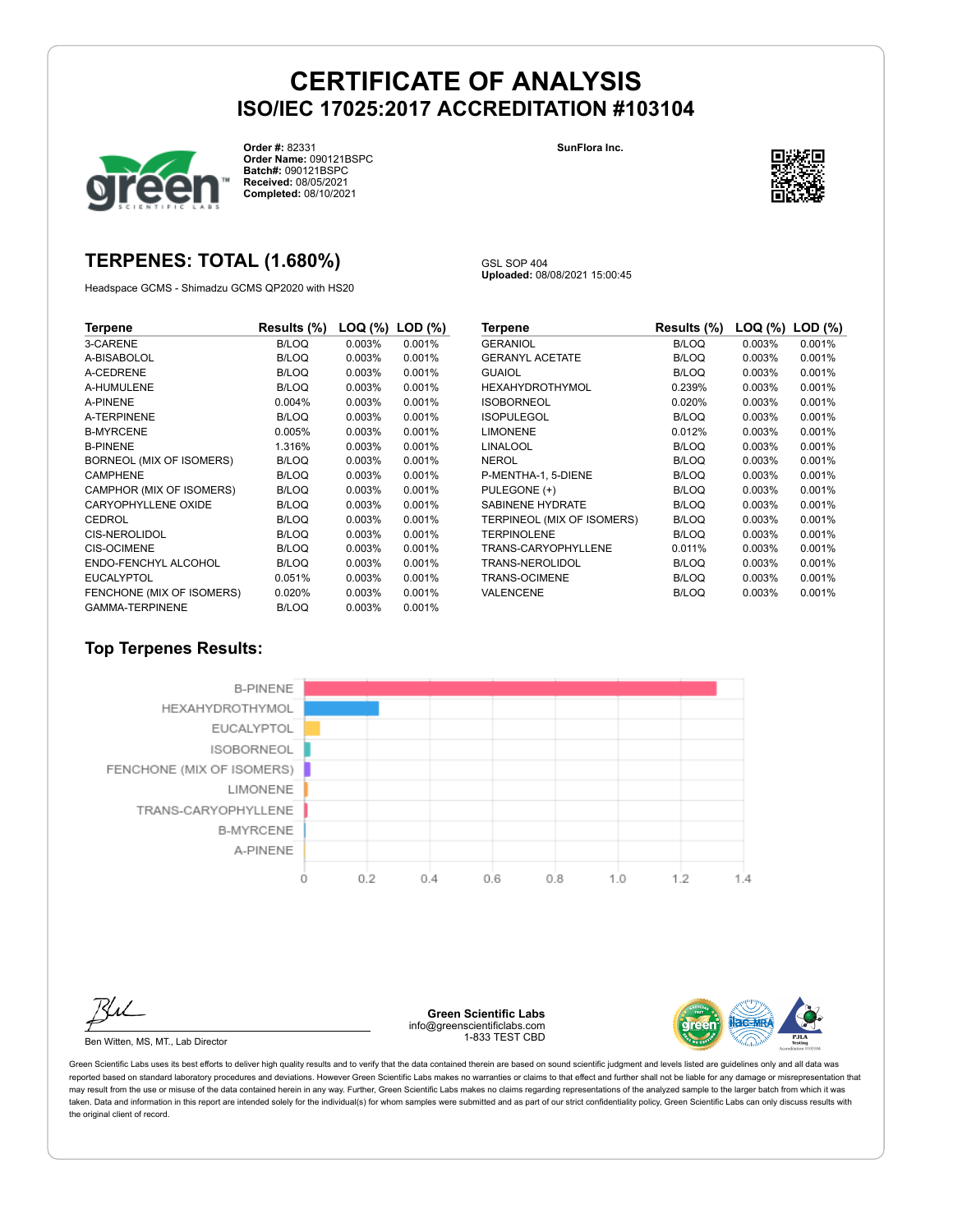

**Order #:** 82331 **Order Name:** 090121BSPC **Batch#:** 090121BSPC **Received:** 08/05/2021 **Completed:** 08/10/2021

**SunFlora Inc.**



**LOD**

## **PESTICIDE ANALYSIS:**

GSL SOP 401 **PREPARED:** 08/06/2021 17:49:38 **UPLOADED:** 08/09/2021 12:14:07

GCMS-MS - Shimadzu GCMS-TQ8040

| Pesticide           | <b>Action Level</b><br>(ppm) | Results<br>(ppm) | LOQ<br>(ppm) | LOD<br>(ppm) |
|---------------------|------------------------------|------------------|--------------|--------------|
| CAPTAN              | 3.000                        | N/D              | 0.003        | 0.001        |
| <b>CHLORDANE</b>    | 0.100                        | N/D              | 0.003        | 0.001        |
| <b>CHLORFENAPYR</b> | 0.100                        | N/D              | 0.003        | 0.001        |
| <b>COUMAPHOS</b>    | 0.100                        | N/D              | 0.003        | 0.001        |

| <b>Pesticide</b>        | <b>Action Level Results LOQ LOD</b> |                   |       |       |
|-------------------------|-------------------------------------|-------------------|-------|-------|
|                         | (ppm)                               | (ppm) (ppm) (ppm) |       |       |
| <b>CYFLUTHRIN</b>       | 1.000                               | N/D               | 0.003 | 0.001 |
| <b>CYPERMETHRIN</b>     | 1.000                               | N/D               | 0.003 | 0.001 |
| PENTACHLORONITROBENZENE | 0.200                               | N/D               | 0.003 | 0.001 |

| <b>Pesticide</b>           | <b>Action Level</b> | <b>Results</b> | LOQ   | <b>LOD</b> |
|----------------------------|---------------------|----------------|-------|------------|
|                            | (ppm)               | (ppm)          | (ppm) | (ppm)      |
| <b>ABAMECTIN B1A</b>       | 0.300               | N/D            | 0.005 | 0.001      |
| <b>ACEPHATE</b>            | 3.000               | N/D            | 0.001 | 0.001      |
| <b>ACEQUINOCYL</b>         | 2.000               | N/D            | 0.001 | 0.001      |
| <b>ACETAMIPRID</b>         | 3.000               | N/D            | 0.005 | 0.001      |
| <b>ALDICARB</b>            | 0.100               | N/D            | 0.005 | 0.001      |
| <b>AZOXYSTROBIN</b>        | 3.000               | N/D            | 0.001 | 0.001      |
| <b>BIFENAZATE</b>          | 3.000               | N/D            | 0.005 | 0.001      |
| <b>BIFENTHRIN</b>          | 0.500               | N/D            | 0.005 | 0.001      |
| <b>BOSCALID</b>            | 3.000               | N/D            | 0.005 | 0.001      |
| <b>CARBARYL</b>            | 0.500               | N/D            | 0.003 | 0.001      |
| CARBOFURAN                 | 0.100               | N/D            | 0.001 | 0.001      |
| <b>CHLORANTRANILIPROLE</b> | 3.000               | N/D            | 0.005 | 0.005      |
| CHLORMEQUAT                |                     |                |       |            |
| <b>CHLORIDE</b>            | 3.000               | N/D            | 0.025 | 0.025      |
| <b>CHLORPYRIFOS</b>        | 0.100               | N/D            | 0.001 | 0.001      |
| <b>CLOFENTEZINE</b>        | 0.500               | N/D            | 0.001 | 0.001      |
| <b>DAMINOZIDE</b>          | 0.100               | 0.021          | 0.005 | 0.001      |
| <b>DIAZINON</b>            | 0.200               | N/D            | 0.001 | 0.001      |
| <b>DICHLORVOS</b>          | 0.100               | N/D            | 0.005 | 0.001      |
| <b>DIMETHOATE</b>          | 0.100               | N/D            | 0.001 | 0.001      |
| <b>DIMETHOMORPH</b>        | 3.000               | N/D            | 0.005 | 0.001      |
| <b>ETHOPROPHOS</b>         | 0.100               | N/D            | 0.001 | 0.001      |
| <b>ETOFENPROX</b>          | 0.100               | N/D            | 0.001 | 0.001      |
| <b>ETOXAZOLE</b>           | 1.500               | N/D            | 0.010 | 0.005      |
| <b>FENHEXAMID</b>          | 3.000               | N/D            | 0.005 | 0.001      |
| <b>FENOXYCARB</b>          | 0.100               | N/D            | 0.005 | 0.001      |
| <b>FENPYROXIMATE</b>       | 2.000               | N/D            | 0.001 | 0.001      |
| <b>FIPRONIL</b>            | 0.100               | N/D            | 0.003 | 0.001      |
| <b>FLONICAMID</b>          | 2.000               | N/D            | 0.025 | 0.010      |
| <b>FLUDIOXONIL</b>         | 3.000               | N/D            | 0.003 | 0.001      |
| <b>HEXYTHIAZOX</b>         | 2.000               | N/D            | 0.005 | 0.001      |

| <b>Pesticide</b>       | <b>Action Level</b> | <b>Results</b> | LOQ   | LOD   |
|------------------------|---------------------|----------------|-------|-------|
|                        | (ppm)               | (ppm)          | (ppm) | (ppm) |
| <b>IMAZALIL</b>        | 0.100               | N/D            | 0.005 | 0.001 |
| <b>IMIDACLOPRID</b>    | 3.000               | N/D            | 0.005 | 0.001 |
| <b>KRESOXIM-METHYL</b> | 1.000               | N/D            | 0.010 | 0.005 |
| <b>MALATHION</b>       | 2.000               | N/D            | 0.005 | 0.001 |
| <b>METALAXYL</b>       | 3.000               | N/D            | 0.001 | 0.001 |
| <b>METHIOCARB</b>      | 0.100               | N/D            | 0.005 | 0.001 |
| <b>METHOMYL</b>        | 0.100               | N/D            | 0.001 | 0.001 |
| <b>MEVINPHOS</b>       | 0.100               | N/D            | 0.001 | 0.001 |
| <b>MYCLOBUTANIL</b>    | 3.000               | N/D            | 0.005 | 0.001 |
| <b>NALED</b>           | 0.500               | N/D            | 0.005 | 0.001 |
| <b>OXAMYL</b>          | 0.500               | N/D            | 0.001 | 0.001 |
| <b>PACLOBUTRAZOL</b>   | 0.100               | N/D            | 0.005 | 0.001 |
| <b>PERMETHRINS</b>     | 1.000               | N/D            | 0.005 | 0.001 |
| PHOSMET                | 0.200               | N/D            | 0.005 | 0.001 |
| <b>PIPERONYL</b>       |                     |                |       |       |
| <b>BUTOXIDE</b>        | 3.000               | N/D            | 0.001 | 0.001 |
| <b>PRALLETHRIN</b>     | 0.400               | N/D            | 0.005 | 0.005 |
| <b>PROPICONAZOLE</b>   | 1.000               | N/D            | 0.010 | 0.005 |
| <b>PROPOXUR</b>        | 0.100               | N/D            | 0.001 | 0.001 |
| <b>PYRETHRINS</b>      | 1.000               | N/D            | 0.001 | 0.001 |
| <b>PYRIDABEN</b>       | 3.000               | N/D            | 0.005 | 0.001 |
| <b>SPINETORAM</b>      | 3.000               | N/D            | 0.001 | 0.001 |
| SPINOSAD               | 3.000               | N/D            | 0.001 | 0.001 |
| <b>SPIROMESIFEN</b>    | 3.000               | N/D            | 0.005 | 0.001 |
| <b>SPIROTETRAMAT</b>   | 3.000               | N/D            | 0.001 | 0.001 |
| SPIROXAMINE            | 0.100               | N/D            | 0.001 | 0.001 |
| <b>TEBUCONAZOLE</b>    | 1.000               | N/D            | 0.005 | 0.001 |
| <b>THIACLOPRID</b>     | 0.100               | N/D            | 0.001 | 0.001 |
| <b>THIAMETHOXAM</b>    | 1.000               | N/D            | 0.001 | 0.001 |
| <b>TRIFLOXYSTROBIN</b> | 3.000               | N/D            | 0.001 | 0.001 |

N/D = Not Detected, A/LOQ = Above LOQ Level, B/LOQ = Below LOQ Level, B/LOD = Below LOD Level



Ben Witten, MS, MT., Lab Director

**Green Scientific Labs** info@greenscientificlabs.com 1-833 TEST CBD

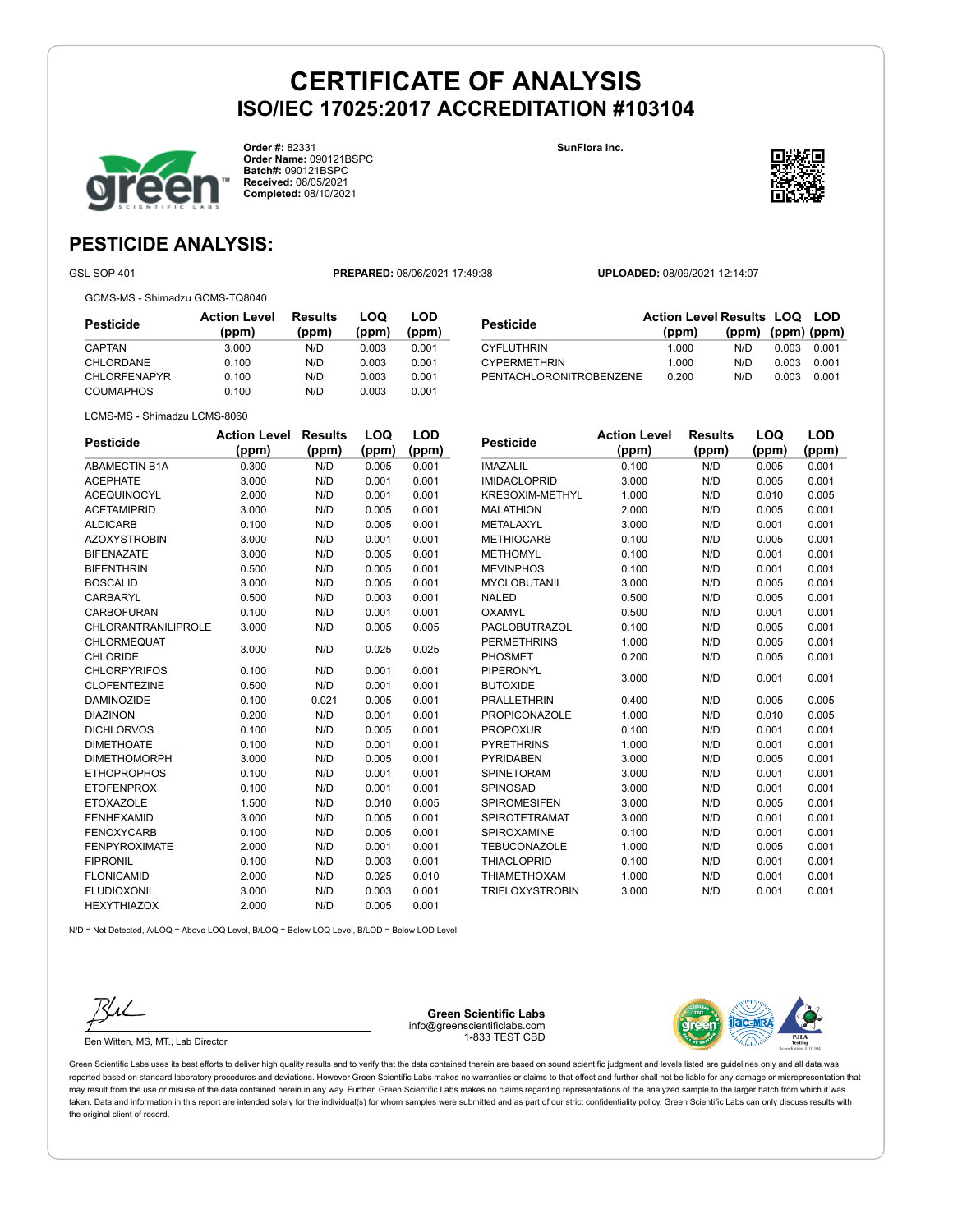

**Order #:** 82331 **Order Name:** 090121BSPC **Batch#:** 090121BSPC **Received:** 08/05/2021 **Completed:** 08/10/2021

**SunFlora Inc.**



### **RESIDUAL SOLVENTS:**

Headspace GCMS - Shimadzu GCMS QP2020 with HS20

GSL SOP 405

**Uploaded:** 08/09/2021 11:06:54

| <b>Residual Solvent</b>  | <b>Action Level (ppm)</b> | Results (ppm) | LOQ (ppm) | LOD (ppm) |
|--------------------------|---------------------------|---------------|-----------|-----------|
| 1,1-DICHLOROETHENE       | 8                         | N/D           | 0.63      | 0.63      |
| 1,2- DICHLOROETHANE      | 2                         | N/D           | 0.12      | 0.02      |
| <b>ACETONE</b>           | 5,000                     | N/D           | 140       | 20        |
| <b>ACETONITRILE</b>      | 410                       | N/D           | 25        | 1         |
| <b>BENZENE</b>           |                           | N/D           |           | 0.5       |
| <b>BUTANE</b>            | 5,000                     | N/D           | 50        | 10        |
| <b>CHLOROFORM</b>        |                           | N/D           |           | 0.5       |
| CIS 1,2-DICHLOROETHENE   | 5                         | N/D           | 0.73      | 0.18      |
| <b>ETHANOL</b>           | 5,000                     | N/D           | 140       | 20        |
| ETHYL ACETATE            | 5,000                     | N/D           | 140       | 20        |
| ETHYL ETHER              | 5,000                     | N/D           | 140       | 20        |
| ETHYLENE OXIDE           |                           | N/D           | $\Omega$  | 0         |
| <b>ISOPROPYL ALCOHOL</b> | 5,000                     | N/D           | 140       | 20        |
| <b>METHANOL</b>          | 3,000                     | N/D           | 100       | 20        |
| METHYLENE CHLORIDE       | 125                       | N/D           | 0.15      | 0.15      |
| N-HEPTANE                | 5,000                     | N/D           | 140       | 20        |
| N-HEXANE                 | 290                       | N/D           | 18        | 10        |
| <b>PENTANE</b>           | 5,000                     | N/D           | 140       | 20        |
| <b>PROPANE</b>           | 5,000                     | N/D           | 20        |           |
| <b>TOLUENE</b>           | 890                       | N/D           | 53        |           |
| TRANS 1,2-DICHLOROETHENE | 5                         | N/D           | 0.73      | 0.18      |
| <b>TRICHLOROETHENE</b>   |                           | N/D           |           | 0.5       |
| <b>XYLENES</b>           | 150                       | N/D           | 130       | 20        |

Ku

Ben Witten, MS, MT., Lab Director

**Green Scientific Labs** info@greenscientificlabs.com 1-833 TEST CBD

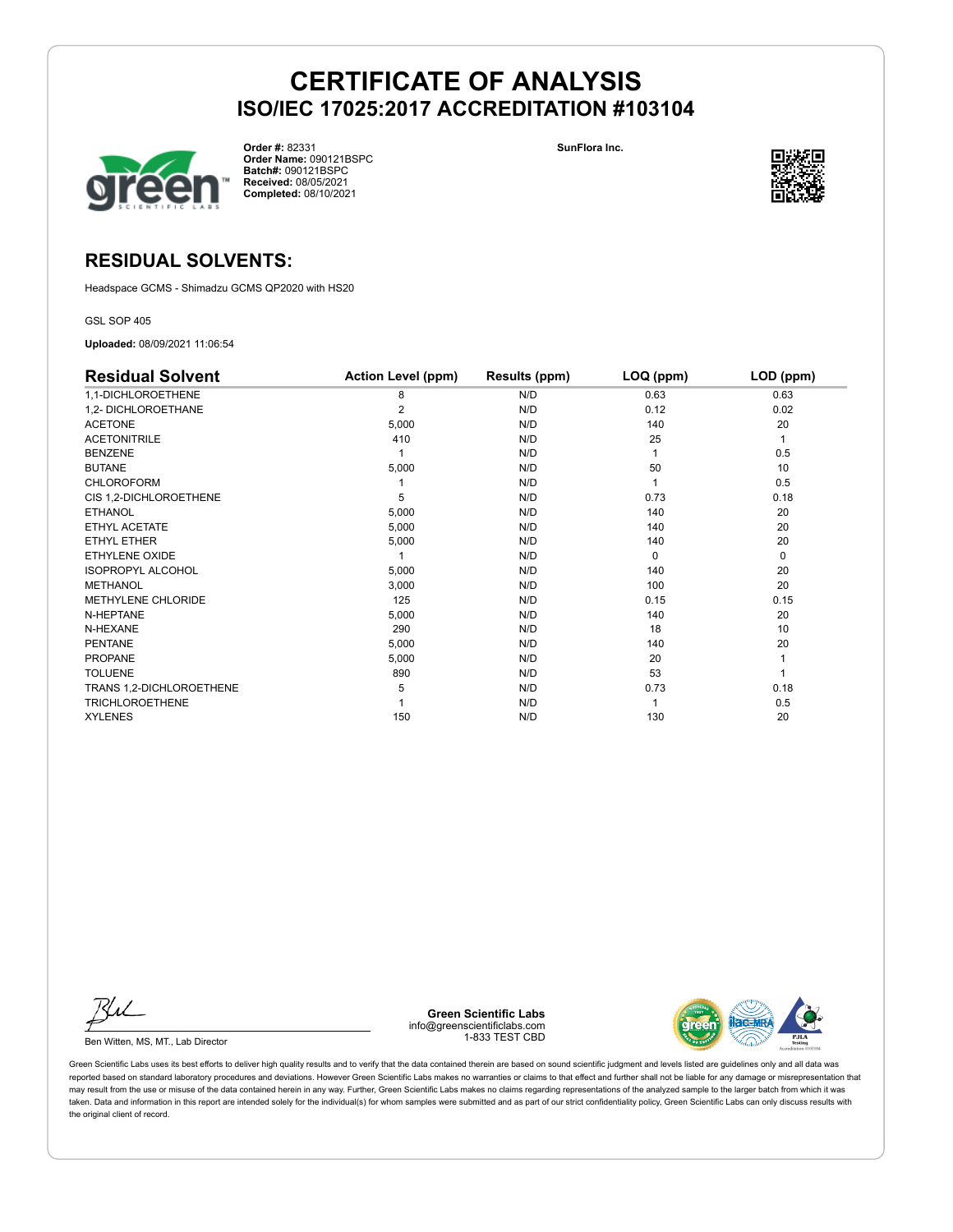

**Order #:** 82331 **Order Name:** 090121BSPC **Batch#:** 090121BSPC **Received:** 08/05/2021 **Completed:** 08/10/2021

**SunFlora Inc.**

**Microbial Analysis** GSL SOP 406 **Uploaded:** 08/07/2021 18:55:51



## **Microbial Analysis:**

PCR - Agilent AriaMX

## **MICROBIAL ANALYSIS:**

PCR - Agilent AriaMX

| <b>Test</b>            | <b>SOP</b> | <b>Test Method</b> | <b>Device Used</b> | <b>LOD</b>                          | Allowable<br>Criteria         | <b>Actual Result Pass/Fail</b> |             |
|------------------------|------------|--------------------|--------------------|-------------------------------------|-------------------------------|--------------------------------|-------------|
| TOTAL YEAST AND MOLD   | 406.01     | USP 61/62+         | <b>ARIAMX PCR</b>  | CFU/G BY<br><b>SAMPLE</b><br>TYPE** | 1.000 CFU/G                   | <b>NOT DETECTED</b>            | <b>PASS</b> |
| LISTERIA MONOCYTOGENES | 406.01     |                    | <b>ARIAMX PCR</b>  | 2 COPIES OF<br><b>DNA</b>           | PRESENCE/ABSENT NOT DETECTED  |                                | <b>PASS</b> |
| STEC E. COLI*          | 406.01     | USP 61/62+         | <b>ARIAMX PCR</b>  | 1 CFU/G**                           | DETECT/NOT<br><b>DETECTED</b> | NOT DETECTED                   | <b>PASS</b> |
| PATHOGENIC E. COLI     | 406.01     | USP 61/62+         | <b>ARIAMX PCR</b>  | 1 CFU/G**                           | DETECT/NOT<br><b>DETECTED</b> | NOT DETECTED                   | <b>PASS</b> |
| SALMONELLA*            | 406.01     | USP 61/62+         | <b>ARIAMX PCR</b>  | 1 CFU/G**                           | DETECT/NOT<br><b>DETECTED</b> | NOT DETECTED                   | <b>PASS</b> |

† USP 61 (enumeration of bacteria TAC, TYM, and ENT/Coliform), USP 62 (identifying specific species E.coli Aspergillus etc)

\* STEC and Salmonella run as Multiplex

\*\* CFU/g Calculation based on MIP/Extract matrix

\*\*\* Flavus = 2 Copies of DNA / Fumigatis = 2 Copies of DNA Niger = 20 Copies of DNA / Terrus = 10 copies of DNA



Ben Witten, MS, MT., Lab Director

**Green Scientific Labs** info@greenscientificlabs.com 1-833 TEST CBD